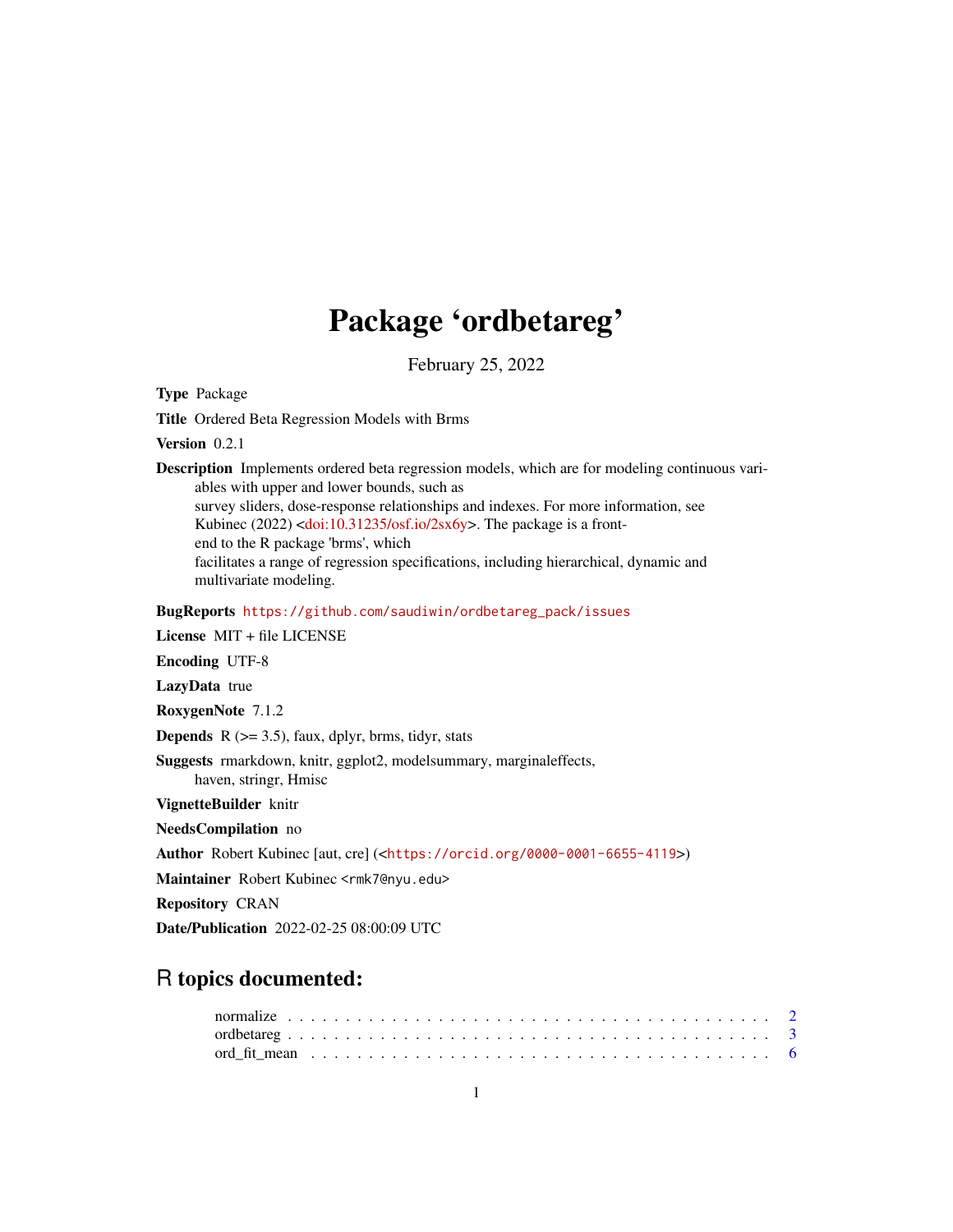#### <span id="page-1-0"></span>2 normalize the contract of the contract of the contract of the contract of the contract of the contract of the contract of the contract of the contract of the contract of the contract of the contract of the contract of th

<span id="page-1-1"></span>normalize *Normalize Outcome/Response to \[0,1\] Interval*

#### Description

This function takes a continuous (double) column of data and converts it to have 0 as the lower bound and 1 as the upper bound.

#### Usage

normalize(outcome)

#### **Arguments**

outcome Any non-character vector. Factors will be converted to numeric via coercion.

#### Details

Beta regression can only be done with a response that is continuous with a lower bound of 0 and an upper bound of 1. However, it is straightforward to transform any lower and upper-bounded continuous variable to the  $\{0,1\}$  interval. This function does the transformation and saves the original bounds as attributes so that the bounds can be reverse-transformed.

#### Value

A numeric vector with an upper bound of 1 and a lower bound of 0. The original bounds are saved in the attributes "lower\_bound" and "upper\_bound".

#### Examples

```
# set up arbitrary upper and lower-bounded vector
outcome <- runif(1000, min=-33, max=445)
```
# normalize to \[0,1\]

```
trans_outcome <- normalize(outcome=outcome)
summary(trans_outcome)
```

```
# only works with numeric vectors and factors
## Not run:
 normalize(outcome=c('a','b'))
```
## End(Not run)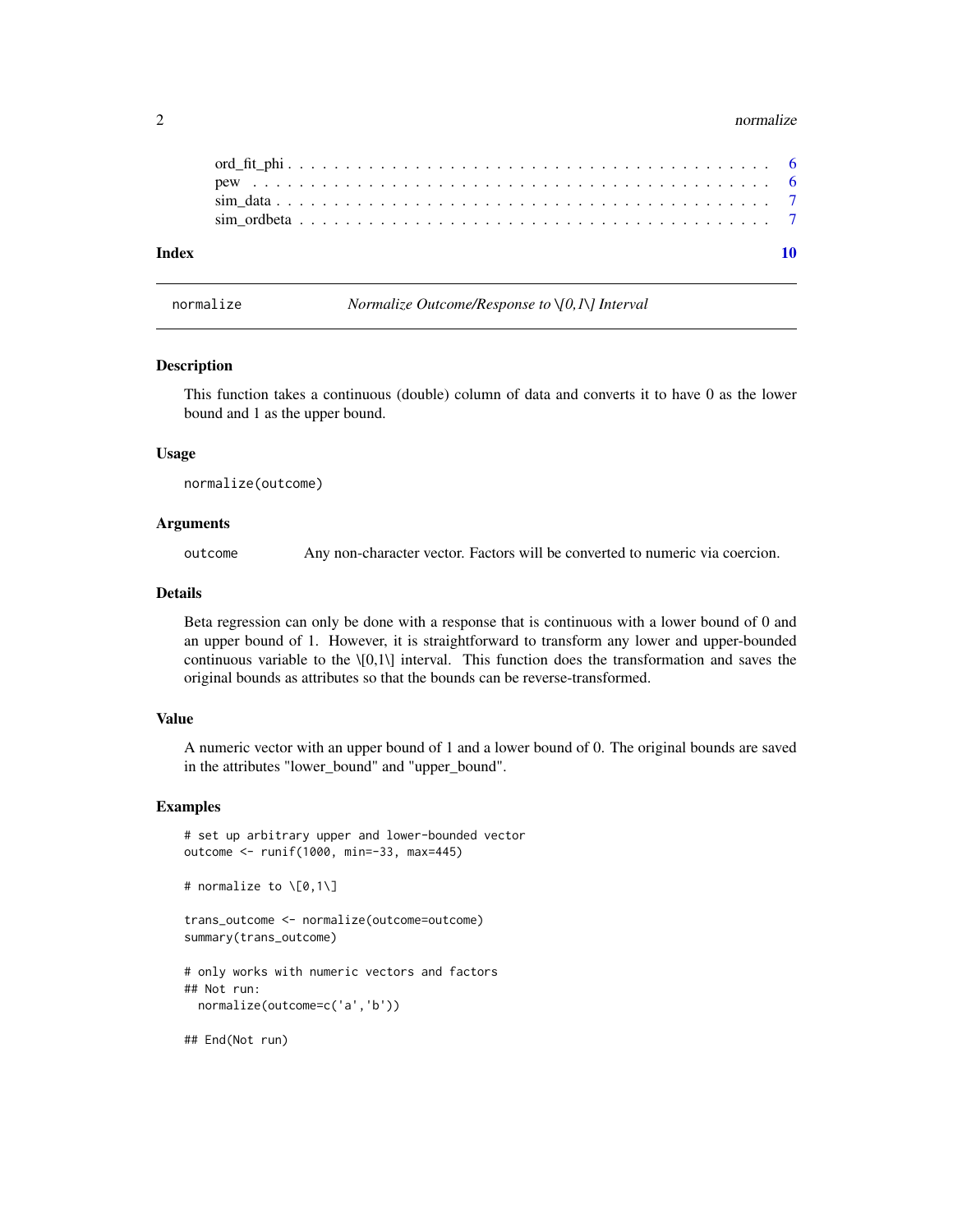<span id="page-2-0"></span>

#### Description

This function allows you to estimate an ordered beta regression model via a formula syntax.

The ordbetareg package is essentially a wrapper around brms that enables the ordered beta regression model to be fit. This model has advantages over other alternatives for continous data with upper and lower bounds, such as survey sliders, indexes, dose-response relationships, and visual analog scales (among others). The package allows for all of the many brms regression modeling functions to be used with the ordered beta regression distribution.

#### Usage

```
ordbetareg(
  formula = NULL,
  data = NULL,phi_reg = FALSE,
  use_brm_multiple = FALSE,
  coef\_prior\_mean = 0,
  coef_prior_sd = 5,
  phi\_prior = 0.1,
  dirichlet_prior = c(1, 1, 1),
  phi\_coef\_prior\_mean = 0,
 phi_coef_prior_sd = 5,
  extra_prior = NULL,
  inits = "0",...
)
```
#### Arguments

| formula          | Either an R formula in the form response/DV $\sim$ var1 + var2 etc. <i>or</i> formula<br>object as created/called by the brms brms: bf function. *Please avoid using 0 or<br>Intercept in the formula definition. |
|------------------|-------------------------------------------------------------------------------------------------------------------------------------------------------------------------------------------------------------------|
| data             | An R data frame or tibble containing the variables in the formula                                                                                                                                                 |
| phi_reg          | T/F. Whether you are including a linear model predicting the dispersion param-<br>eter, phi. Defaults to false.                                                                                                   |
| use_brm_multiple |                                                                                                                                                                                                                   |
|                  | (T/F) Whether the model should use brms::brm_multiple for multiple imputa-<br>tion over multiple data frames passed as a list to the data argument                                                                |
| coef_prior_mean  |                                                                                                                                                                                                                   |
|                  | The mean of the Normal distribution prior on the regression coefficients (for<br>predicting the mean of the response). Default is 0.                                                                              |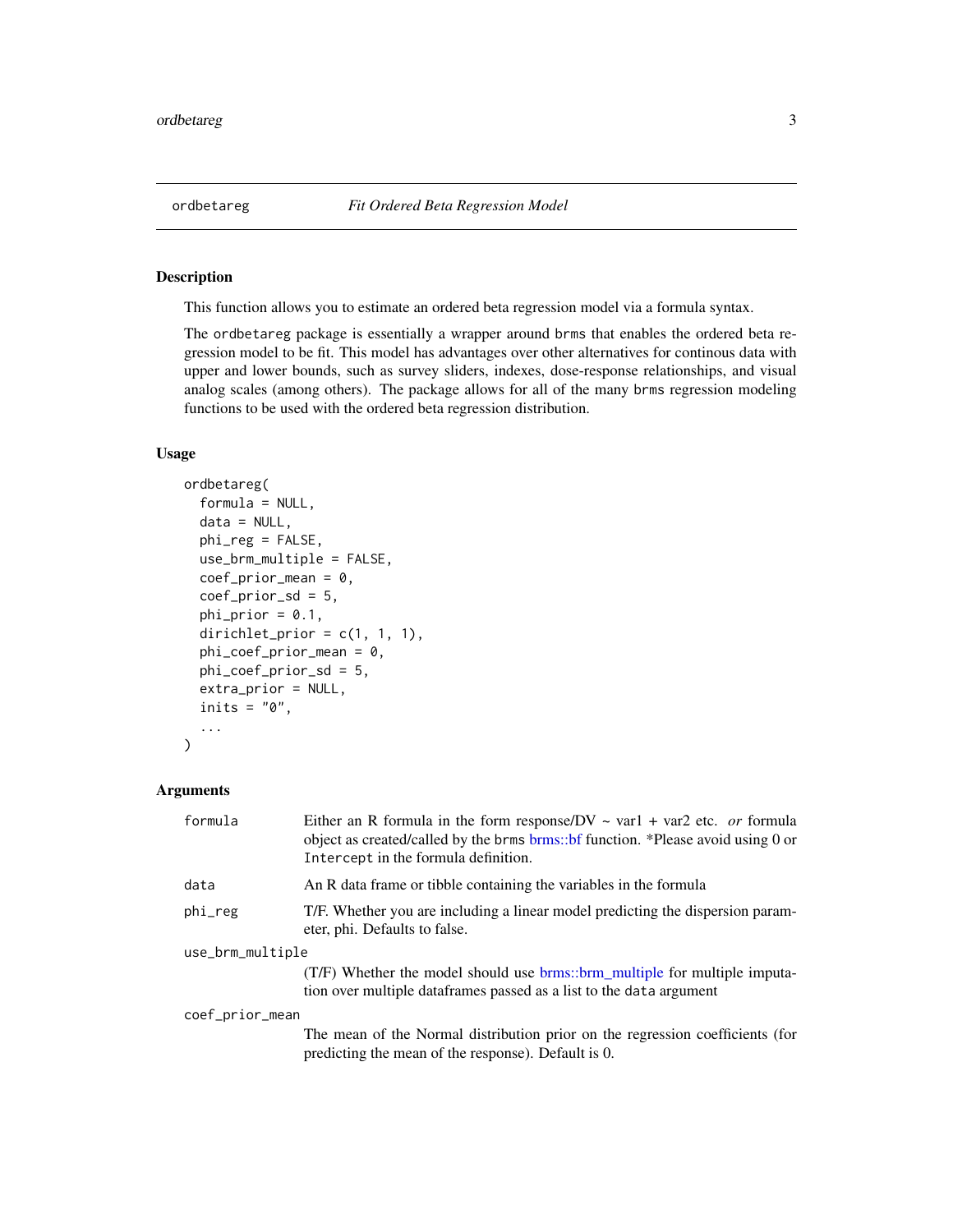- <span id="page-3-0"></span>coef\_prior\_sd The SD of the Normal distribution prior on the regression coefficients (for predicting the mean of the response). Default is 5, which makes the prior weakly informative on the logit scale.
- phi\_prior The mean parameter of the exponential prior on phi, which determines the dispersion of the beta distribution. The default is .1, which equals a mean of 10 and is thus weakly informativce. If the response has very low variance (i.e. tightly) clusters around a specific value, then increasing this prior may be helpful. Checking the value of phi in the output of the model command will reveal if 10 is too small.
- dirichlet\_prior

A vector of three integers corresponding to the prior parameters for the dirchlet distribution (alpha parameter) governing the location of the cutpoints between the components of the response (continuous vs. degenerate). The default is 1 which puts equal probability on degenerate versus continuous responses. Likely only needs to be changed in a repeated sampling situation to stabilize the cutpoint locations across samples.

#### phi\_coef\_prior\_mean

The mean of the Normal distribution prior on the regression coefficients for predicting phi, the dispersion parameter. Only useful if a linear model is being fit to phi. Default is 0.

phi\_coef\_prior\_sd

The SD of the Normal distribution prior on the regression coefficients for predicting phi, the dispersion parameter. Only useful if a linear model is being fit to phi. Default is 5, which makes the prior weakly informative on the logit scale.

- extra\_prior An additional prior, such as a prior for a specific regression coefficient, added to the model by passing one of the brms functions [brms::set\\_prior](#page-0-0) or [brms::prior\\_string](#page-0-0) with appropriate values.
- inits This parameter is used to determine starting values for the Stan sampler to begin Markov Chain Monte Carlo sampling. It is set by default at 0 because the non-linear nature of beta regression means that it is possible to begin with extreme values depending on the scale of the covariates. Setting this to 0 helps the sampler find starting values. It does, on the other hand, limit the ability to detect convergence issues with Rhat statistics. If that is a concern, such as with an experimental feature of brms, set this to "random" to get more robust starting values (just be sure to scale the covariates so they are not too large in absolute size).

... All other arguments passed on to the brm function

#### Details

This function is a wrapper around the [brms::brm](#page-0-0) function, which is a powerful Bayesian regression modeling engine using Stan. To fully explore the options available, including dynamic and hierarchical modeling, please see the documentation for the brm function above. As the ordered beta regression model is currently not available in brms natively, this modeling function allows a brms model to be fit with the ordered beta regression distribution.

This function allows you to set priors on the dispersion parameter, the cutpoints, and the regression coefficients (see below for options). However, to add specific priors on individual covariates, you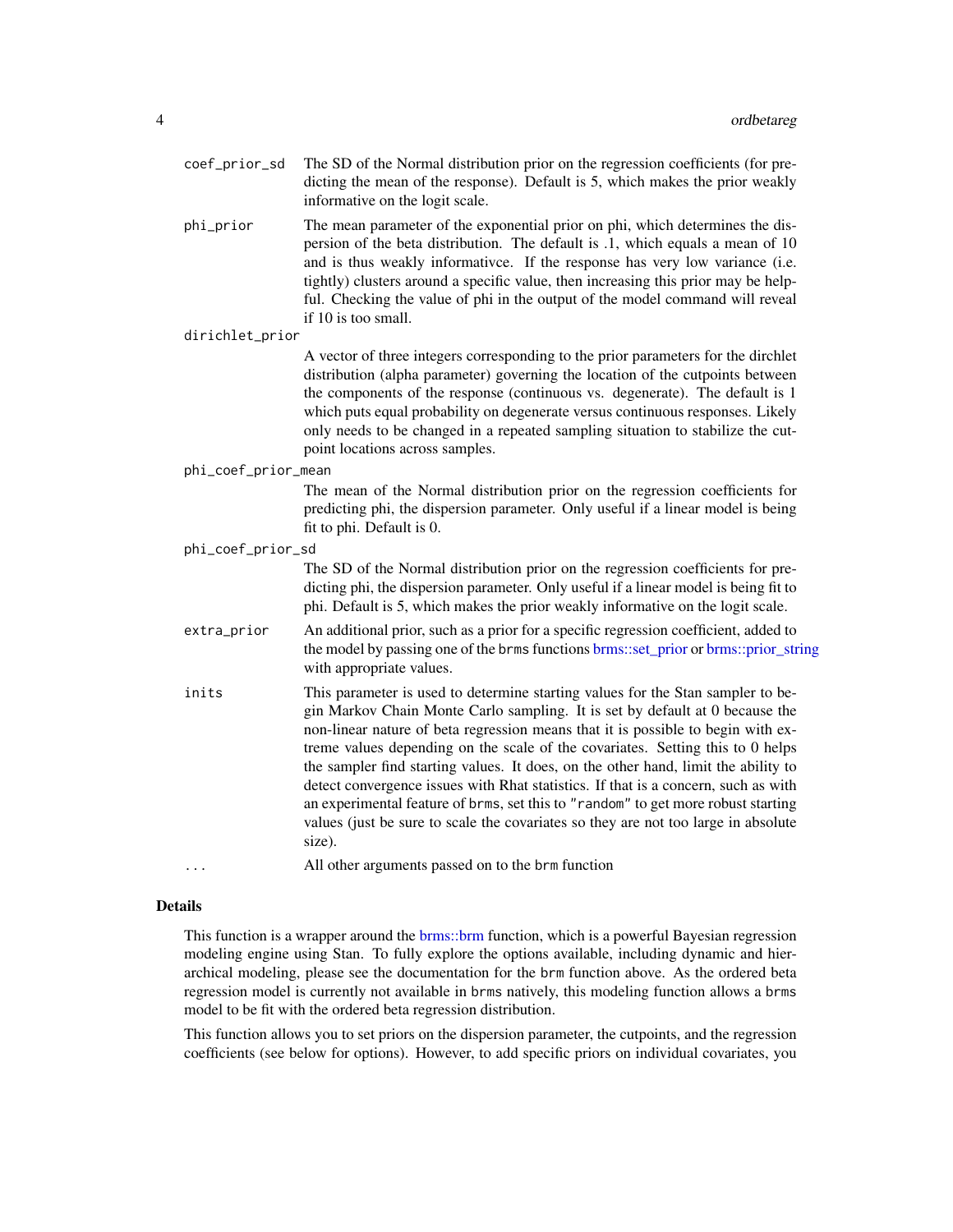#### <span id="page-4-0"></span>ordbetareg 5

would need to use the [brms::set\\_prior](#page-0-0) function by specifying an individual covariate (see function documentation) and passing the result of the function call to the extra\_prior argument.

This function will also automatically normalize the outcome so that it lies in the  $\{0,1\}$  interval, as required by beta regression. For furthur information, see the documentation for the [normalize](#page-1-1) function.

To learn more about how the package works, see the vignette by using the command browseVignettes(package='ordbetar

For more info about the distribution, see this paper: https://osf.io/preprints/socarxiv/2sx6y/

To cite the package, please cite the following paper:

Kubinec, Robert. "Ordered Beta Regression: A Parsimonious, Well-Fitting Model for Continuous Data with Lower and Upper Bounds." Political Analysis. 2022. Forthcoming.

#### Value

A brms object fitted with the ordered beta regression distribution.

#### Examples

```
# load survey data that comes with the package
data("pew")
# prepare data
model_data <- select(pew,therm,
             education="F_EDUCCAT2_FINAL",
             region="F_CREGION_FINAL",
             income="F_INCOME_FINAL")
# It takes a while to fit the models. Run the code
# below if you want to load a saved fitted model from the
# package, otherwise use the model-fitting code
data("ord_fit_mean")
 # fit the actual model
   ord_fit_mean <- ordbetareg(formula=therm ~ education + income +
    (1|region),
   data=model_data,
   cores=2,chains=2)
# access values of the coefficients
summary(ord_fit_mean)
```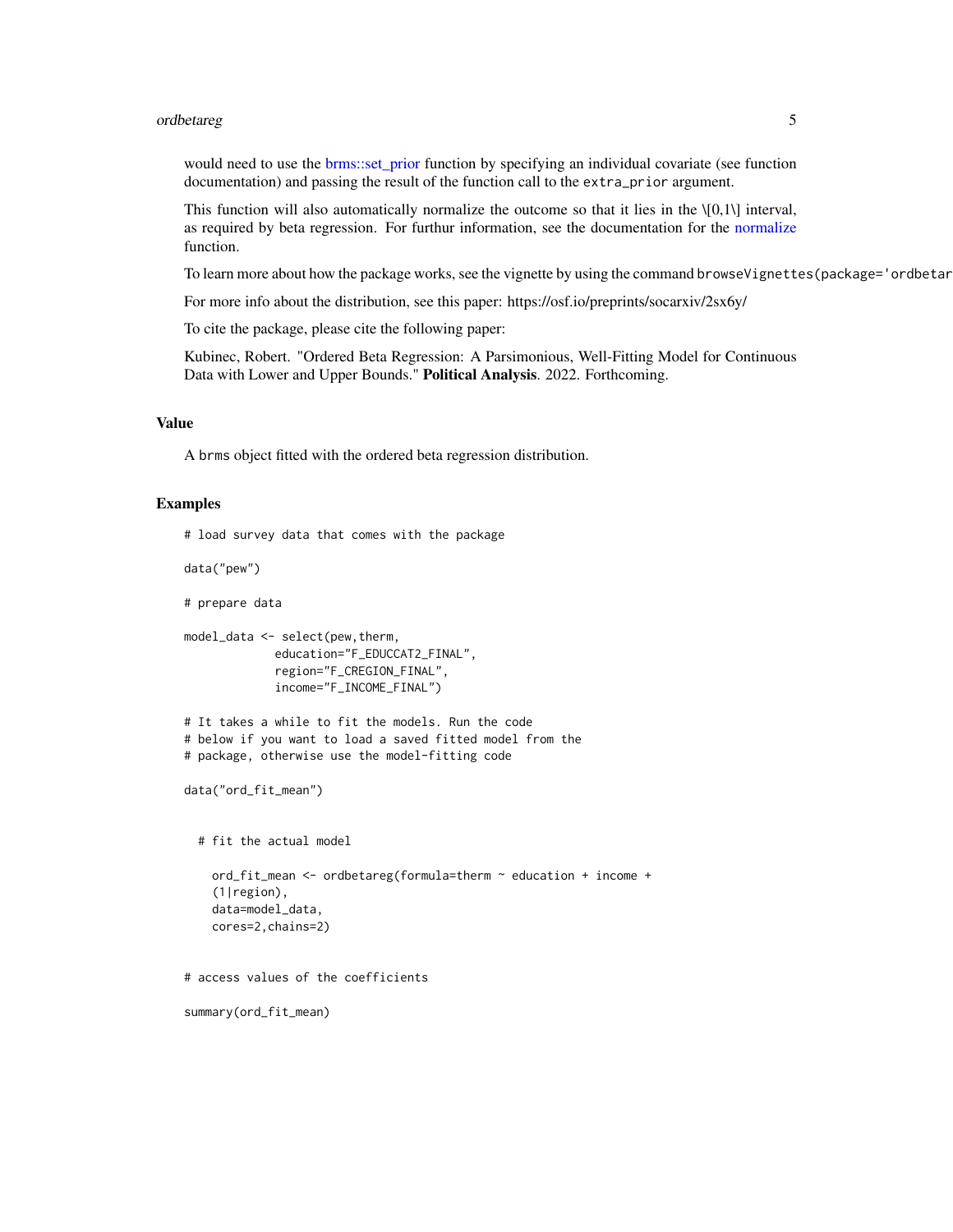<span id="page-5-0"></span>

#### Description

A fitted ordered beta regression model to the mean of the thermometer column from the pew data.

#### Usage

ord\_fit\_mean

#### Format

an ordbetareg object

ord\_fit\_phi *Fitted Ordered Beta Regression Model (Phi Regression)*

#### Description

A fitted ordered beta regression model to the dispersion parameter of the thermometer column from the pew data.

#### Usage

ord\_fit\_phi

#### Format

an ordbetareg object

pew *Pew American Trends Panel Wave 28*

#### Description

A dataset with the non-missing responses for the 28th wave of the Pew American Trends Panel survey.

#### Usage

pew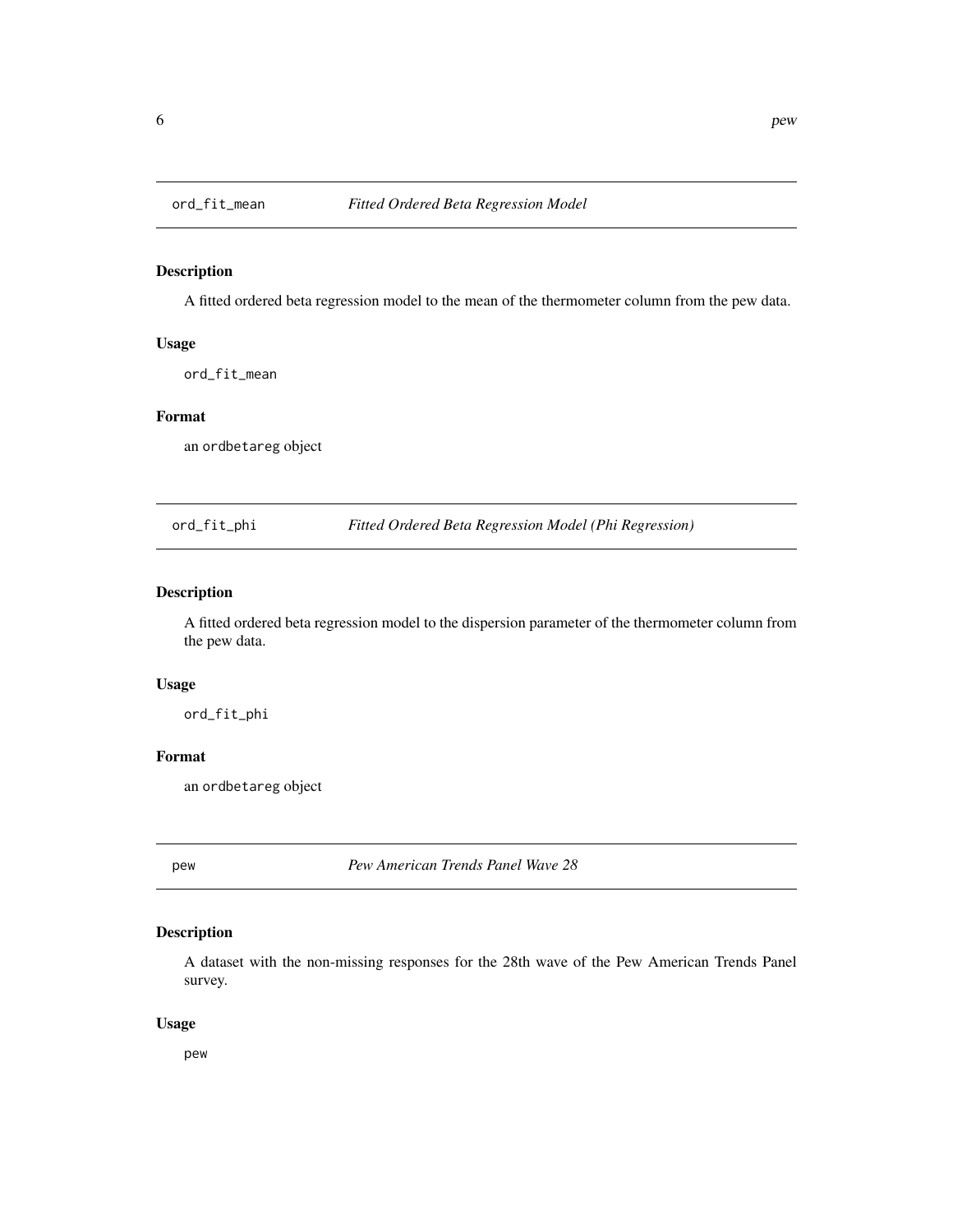#### <span id="page-6-0"></span>sim\_data 7

#### Format

A data frame with 140 variables and 2,538 observations.

#### Source

https://www.pewresearch.org/social-trends/dataset/american-trends-panel-wave-28/]

sim\_data *Simulated Ordered Beta Regression Values*

#### Description

The simulated draws used in the vignette for calculating statistical power.

#### Usage

sim\_data

#### Format

A dataframe

| sim ordbeta | Power Calculation via Simulation of the Ordered Beta Regression |
|-------------|-----------------------------------------------------------------|
|             | Model                                                           |

#### Description

This function allows you to calculate power curves (or anything else) via simulating the ordered beta regression model.

#### Usage

```
sim_ordbeta(
 N = 1000,k = 5,
 iter = 1000,
 cores = 1,
  rho = 0.5,
 phi = 1,
  cutpoints = c(-1, 1),beta_coef = NULL,
 beta_type = "continuous",
  treat_assign = 0.5,
  return_data = FALSE,
  seed = as.numeric(Sys.time()),
  ...
\mathcal{L}
```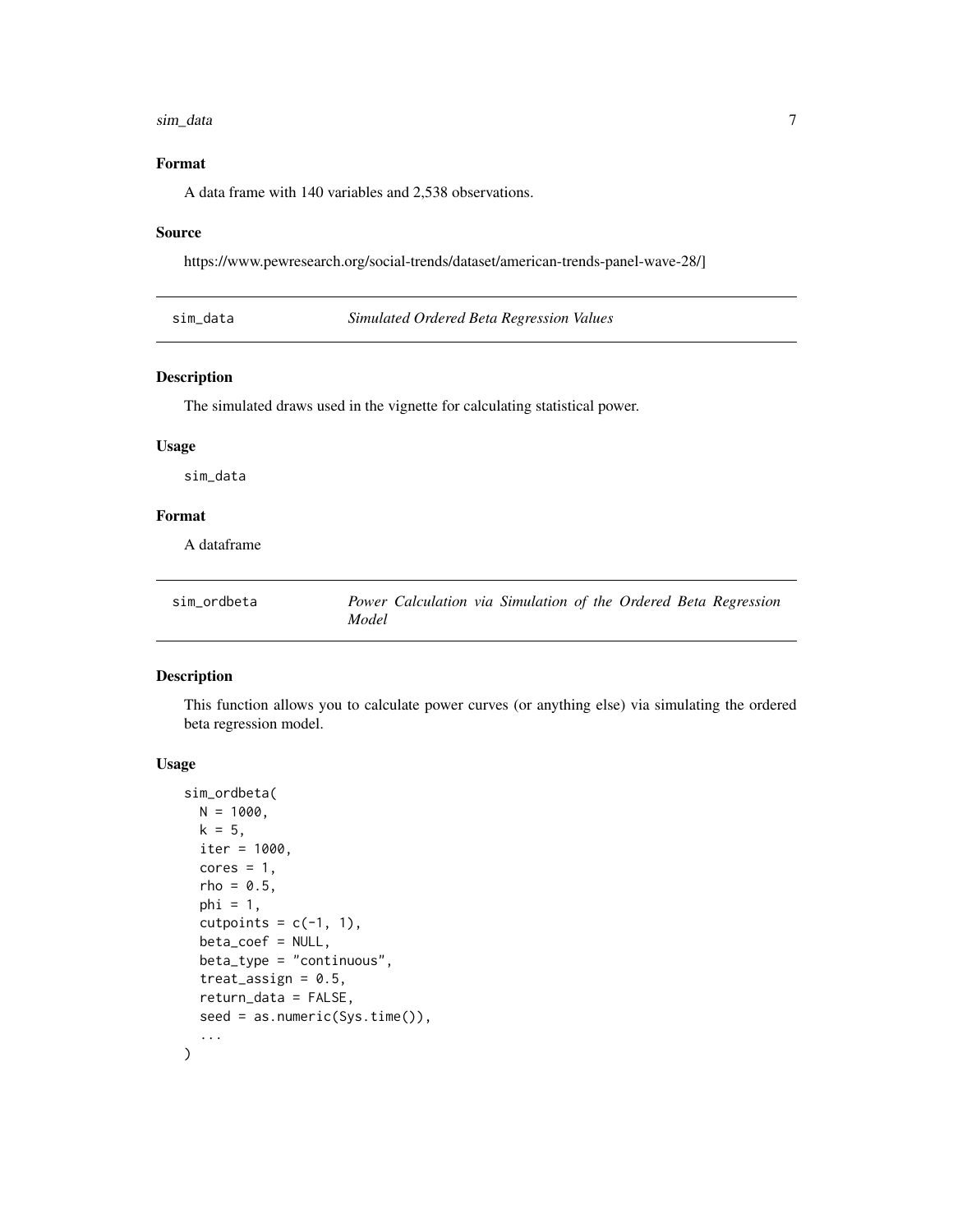#### <span id="page-7-0"></span>Arguments

| N            | The sample size for the simulation. Include a vector of integers to examine<br>power/results for multiple sample sizes.                                                                                                                                                              |
|--------------|--------------------------------------------------------------------------------------------------------------------------------------------------------------------------------------------------------------------------------------------------------------------------------------|
| k            | The number of covariates/predictors.                                                                                                                                                                                                                                                 |
| iter         | The number of simulations to run. For power calculation, should be at least 500<br>(yes, this will take some time).                                                                                                                                                                  |
| cores        | The number of cores to use to parallelize the simulation.                                                                                                                                                                                                                            |
| rho          | The correlation (between -1 and 1) of the predictors k.                                                                                                                                                                                                                              |
| phi          | Value of the dispersion parameter in the beta distribution.                                                                                                                                                                                                                          |
| cutpoints    | Value of the two cutpoints for the ordered model. By default are the values -1<br>and $+1$ (these are interpreted in the logit scale and so should not be too large).<br>The farther apart, the fewer degenerate $(0 \text{ or } 1)$ responses there will be in the<br>distribution. |
| beta_coef    | If not null, a vector of length k of the true predictor coefficients/treatment values<br>to use for the simulation. Otherwise, coefficients are drawn from a random<br>uniform distribution from -1 to 1 for each predictor.                                                         |
| beta_type    | Can be either continuous or binary. Use the latter for conventional treatments<br>with two values.                                                                                                                                                                                   |
| treat_assign | If beta_type is set to binary, you can use this parameter to set the proportion of<br>N assigned to treatment. By default, the parameter is set to 0.5 for equal/balanced<br>treatment control groups.                                                                               |
| return_data  | Whether to return the simulated dqta as a list in the data column of the returned<br>data frame.                                                                                                                                                                                     |
| seed         | The seed to use to make the results reproducible. Set automatically to a date-<br>time stamp.                                                                                                                                                                                        |
|              | Any other arguments are passed on to the brms::brm function to control model-<br>ing options.                                                                                                                                                                                        |

#### Details

This function implements the simulation found in Kubinec (2022). This simulation allows you to vary the sample size, number & type of predictors, values of the predictors (or treatment values), correlation between predictors, and the power to target. The function returns a data frame with one row per simulation draw and covariate k.

#### Value

a tibble data frame with columns of simulated and estimated values and rows for each simulation iteration X coefficient combination. I.e., if there are five predictors, and 1,000 iterations, the resulting data frame will have 1,000 rows. If there are multiple values for N, then each value of N will have its own set of iterations, making the final size of the data a multiple of the number of sample sizes to iterate over. The data frame will have the following columns: 1.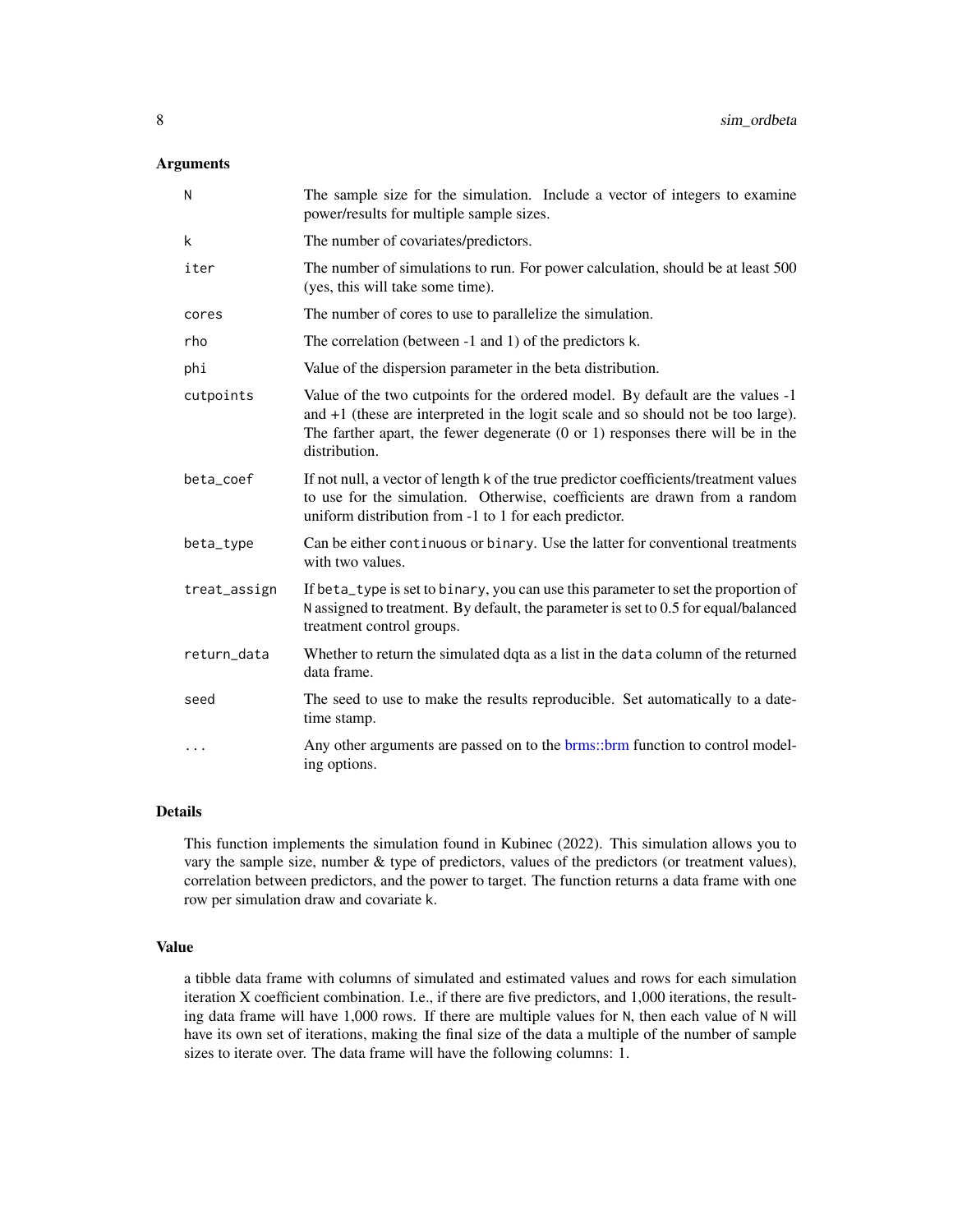#### sim\_ordbeta 9

#### Examples

```
# This function takes a while to run as it has
# to fit an ordered beta regression to each
# draw. The package comes with a saved
# simulation dataset you can inspect to see what the
# result looks like
data("sim_data")
# will take a while to run this
    sim_data <- sim_ordbeta(N=c(250,750),
    k=1,
    beta\_coef = .5,
    iter=5,cores=2,
    beta_type="binary",
    treat_assign=0.3)
```

```
# to get the power values by N, simply summarize/group
# by N with functions from the R package dplyr
```

```
sim_data %>%
 group_by(N) %>%
 summarize(mean_power=mean(power))
```